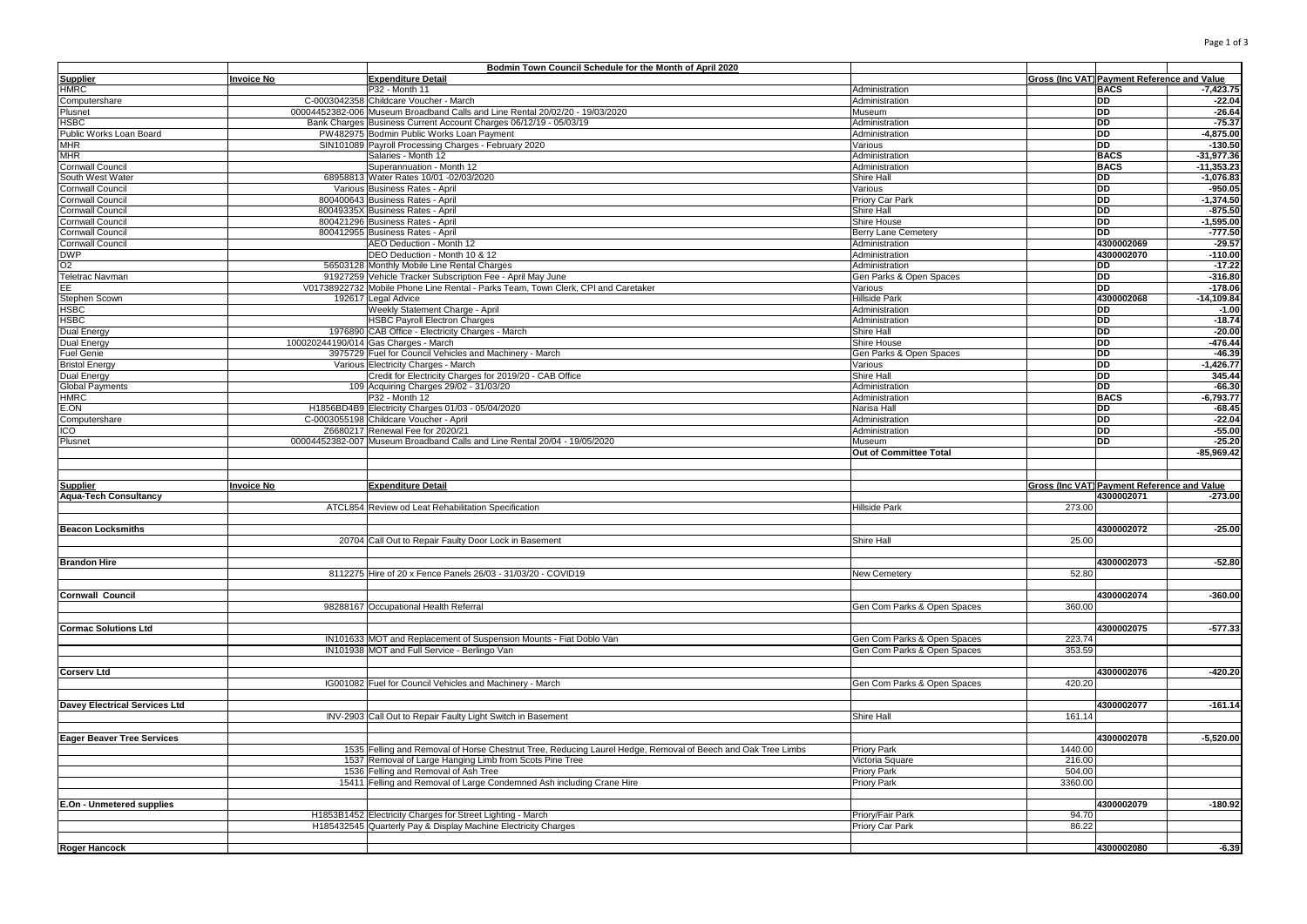| ٠ | i |
|---|---|
|---|---|

|                                                | Petty Cash Cleaning Products                                                                                                                            | <b>Bodmin Town Museum</b>                                  | 6.39           |            |             |
|------------------------------------------------|---------------------------------------------------------------------------------------------------------------------------------------------------------|------------------------------------------------------------|----------------|------------|-------------|
|                                                |                                                                                                                                                         |                                                            |                |            |             |
| <b>Healeys Cornish Cyder Farm</b>              |                                                                                                                                                         |                                                            |                | 4300002081 | $-168.90$   |
|                                                | INV104430 5L Hand Sanitiser - COVID19                                                                                                                   | Gen Com Parks & Open Spaces                                | 168.90         |            |             |
|                                                |                                                                                                                                                         |                                                            |                |            |             |
| <b>BNP Paribas Leasing Solutions Ltd</b>       |                                                                                                                                                         |                                                            |                | 4300002082 | $-94.80$    |
|                                                | FLLA8755939 Quarterly Leasing of Franking Machine                                                                                                       | Administration                                             | 94.80          |            |             |
|                                                |                                                                                                                                                         |                                                            |                |            |             |
| <b>Institute of Cemetery &amp; Crematorium</b> |                                                                                                                                                         |                                                            |                | 4300002083 | $-114.00$   |
| Management                                     |                                                                                                                                                         |                                                            |                |            |             |
|                                                | 4421/2020/2 Annual Membership Renewal Fee 2020/21                                                                                                       | Administration                                             | 114.00         |            |             |
|                                                |                                                                                                                                                         |                                                            |                | 4300002084 | $-48.65$    |
| <b>Jewson Limited</b>                          |                                                                                                                                                         |                                                            |                |            |             |
|                                                | 3630/00139871 1 x Pair of Safety Goggles and 1 x Pair of Ear Defenders<br>3630/00140132 1 x Combination Square, 1 x Filling Knife & 1 x Stripping Knife | Gen Com Parks & Open Spaces<br>Gen Com Parks & Open Spaces | 16.56<br>32.09 |            |             |
|                                                |                                                                                                                                                         |                                                            |                |            |             |
| <b>Kestrel Guards</b>                          |                                                                                                                                                         |                                                            |                | 4300002085 | $-149.85$   |
|                                                | 295643 Guard Cover for Room Booking - Bingo 13/03/20                                                                                                    | Shire Hall                                                 | 63.45          |            |             |
|                                                | 295648 Guard Patrols of Narisa Hall 13 & 14/03/20                                                                                                       | Gen Com Parks & Open Spaces                                | 14.40          |            |             |
|                                                | 295876 Guard Patrols of Narisa Hall 20 & 21/03/20                                                                                                       | Gen Com Parks & Open Spaces                                | 14.40          |            |             |
|                                                | 296320 Guard Patrols of Narisa Hall 27 & 28/03/20                                                                                                       | Gen Com Parks & Open Spaces                                | 14.40          |            |             |
|                                                | 296597 Guard Patrols of Narisa Hall 03 & 04/04/20                                                                                                       | Gen Com Parks & Open Spaces                                | 14.40          |            |             |
|                                                | 296871 Guard Patrols of Narisa Hall 10 & 11/04/20                                                                                                       | Gen Com Parks & Open Spaces                                | 14.40          |            |             |
|                                                | 296999 Guard Patrols of Narisa Hall 16 & 17/04/20                                                                                                       | Gen Com Parks & Open Spaces                                | 14.40          |            |             |
|                                                |                                                                                                                                                         |                                                            |                |            |             |
| <b>Mason Kings</b>                             |                                                                                                                                                         |                                                            |                | 4300002086 | $-87.48$    |
|                                                | 438098 Repairs to Faulty Stihl Trimmer                                                                                                                  | Gen Com Parks & Open Spaces                                | 150.49         |            |             |
|                                                | 173120 Credit for Servicing of Strimmer - Unable to Repair                                                                                              | Gen Com Parks & Open Spaces                                | $-63.01$       |            |             |
|                                                |                                                                                                                                                         |                                                            |                |            |             |
| <b>Microtest</b>                               |                                                                                                                                                         |                                                            |                | 4300002087 | $-2,105.39$ |
|                                                | 96757 Bitdefender Annual Licence Fee 2020/21                                                                                                            | Administration                                             | 1480.08        |            |             |
|                                                | 97078 IT Maintenance and Support for 2 x PC's 20/01/2020 - 01/02/2021                                                                                   | Bodmin Town Museum                                         | 352.80         |            |             |
|                                                | 97022 18 x Voice Cloud Licence Fees for Office Phone Lines - April                                                                                      | Administration                                             | 214.92         |            |             |
|                                                | 97023 Office Broadband and Phone line Rental Charges - April                                                                                            | Administration                                             | 57.59          |            |             |
|                                                |                                                                                                                                                         |                                                            |                |            |             |
| Pear Technology Services Ltd                   |                                                                                                                                                         |                                                            |                | 4300002088 | $-270.00$   |
|                                                | 126449 Annual Technical Support Charges - PT Mapper Software                                                                                            | Administration                                             | 270.00         |            |             |
|                                                |                                                                                                                                                         |                                                            |                | 4300002089 | $-1,332.14$ |
| <b>Reed Specialist Recruitment Ltd</b>         | 235512556 Hire of Agency Projects Assistant Week Ending 27/03/20                                                                                        | Gen Com Parks & Open Spaces                                | 363.31         |            |             |
|                                                | 235524054 Hire of Agency Projects Assistant Week Ending 03/04/20                                                                                        | Gen Com Parks & Open Spaces                                | 363.31         |            |             |
|                                                | 235578050 Hire of Agency Projects Assistant Week Ending 10/04/20                                                                                        | Gen Com Parks & Open Spaces                                | 363.31         |            |             |
|                                                | 235608147 Hire of Agency Projects Assistant Week Ending 17/04/20                                                                                        | Gen Com Parks & Open Spaces                                | 242.21         |            |             |
|                                                |                                                                                                                                                         |                                                            |                |            |             |
| <b>Rokk Media Ltd</b>                          |                                                                                                                                                         |                                                            |                | 4300002090 | $-2,616.00$ |
|                                                | 10542 Annual Maintenance and Support Contract Charges for Bodminlive.com and Bodmin.gov.uk Websites                                                     | Administration                                             | 2496.00        |            |             |
|                                                | 10599 Supply of 2 year SSL Certificates for Bodminlive.com and Bodmin.gov.uk Websites                                                                   | Administration                                             | 120.00         |            |             |
|                                                |                                                                                                                                                         |                                                            |                |            |             |
| <b>RTP Surveyors Ltd</b>                       |                                                                                                                                                         |                                                            |                | 4300002091 | $-124.80$   |
|                                                | INV022285 Building Surveying Services in Relation to Drainage Issue - Suite flat Roof Repair Project                                                    | Shire House                                                | 124.80         |            |             |
|                                                |                                                                                                                                                         |                                                            |                |            |             |
| <b>SSE Contracting Ltd</b>                     |                                                                                                                                                         |                                                            |                | 4300002092 | $-178.20$   |
|                                                | 48566 Quarterly Street Light Maintenance Charges Jan-March                                                                                              | Gen Com Parks & Open Spaces                                | 178.20         |            |             |
|                                                |                                                                                                                                                         |                                                            |                |            |             |
| G4S Cash Solutions (UK) Limited                |                                                                                                                                                         |                                                            |                | 4300002093 | $-495.36$   |
|                                                | 2420767 Cash Collection and Processing Charges for Pay & Display Machines - May                                                                         | Priory Car Park                                            | 495.36         |            |             |
| SUEZ Recycling and Recovery UK Ltd             |                                                                                                                                                         |                                                            |                | 4300002094 | $-112.92$   |
|                                                | 31856930 Trade and Recycling Waste Collections - March                                                                                                  | Shire House Complex                                        | 112.92         |            |             |
|                                                |                                                                                                                                                         |                                                            |                |            |             |
| <b>South West Councils</b>                     |                                                                                                                                                         |                                                            |                | 4300002095 | $-513.60$   |
|                                                | 66690 Annual Subscription Renewal Charges 2020/21                                                                                                       | Administration                                             | 513.60         |            |             |
|                                                |                                                                                                                                                         |                                                            |                |            |             |
| South West Loos                                |                                                                                                                                                         |                                                            |                | 4300002096 | $-79.20$    |
|                                                | 41241 Hire of Portable Toilet Unit and 3 x Service Visits                                                                                               | Poorsfield                                                 | 79.20          |            |             |
|                                                |                                                                                                                                                         |                                                            |                |            |             |
| <b>Timewade Ltd</b>                            |                                                                                                                                                         |                                                            |                | 4300002097 | $-1,107.00$ |
|                                                | AS13270 Annual Maintenance and Telephone Support Contract Renewal for Sage Software 2020/21                                                             | Administration                                             | 1107.00        |            |             |
|                                                |                                                                                                                                                         |                                                            |                |            |             |
| <b>Tor Mark Press</b>                          |                                                                                                                                                         |                                                            |                | 4300002098 | $-346.04$   |
|                                                | 12574 Sale of Books 2019/20                                                                                                                             | <b>Bodmin Information Centre</b>                           |                |            |             |
|                                                |                                                                                                                                                         |                                                            |                |            |             |